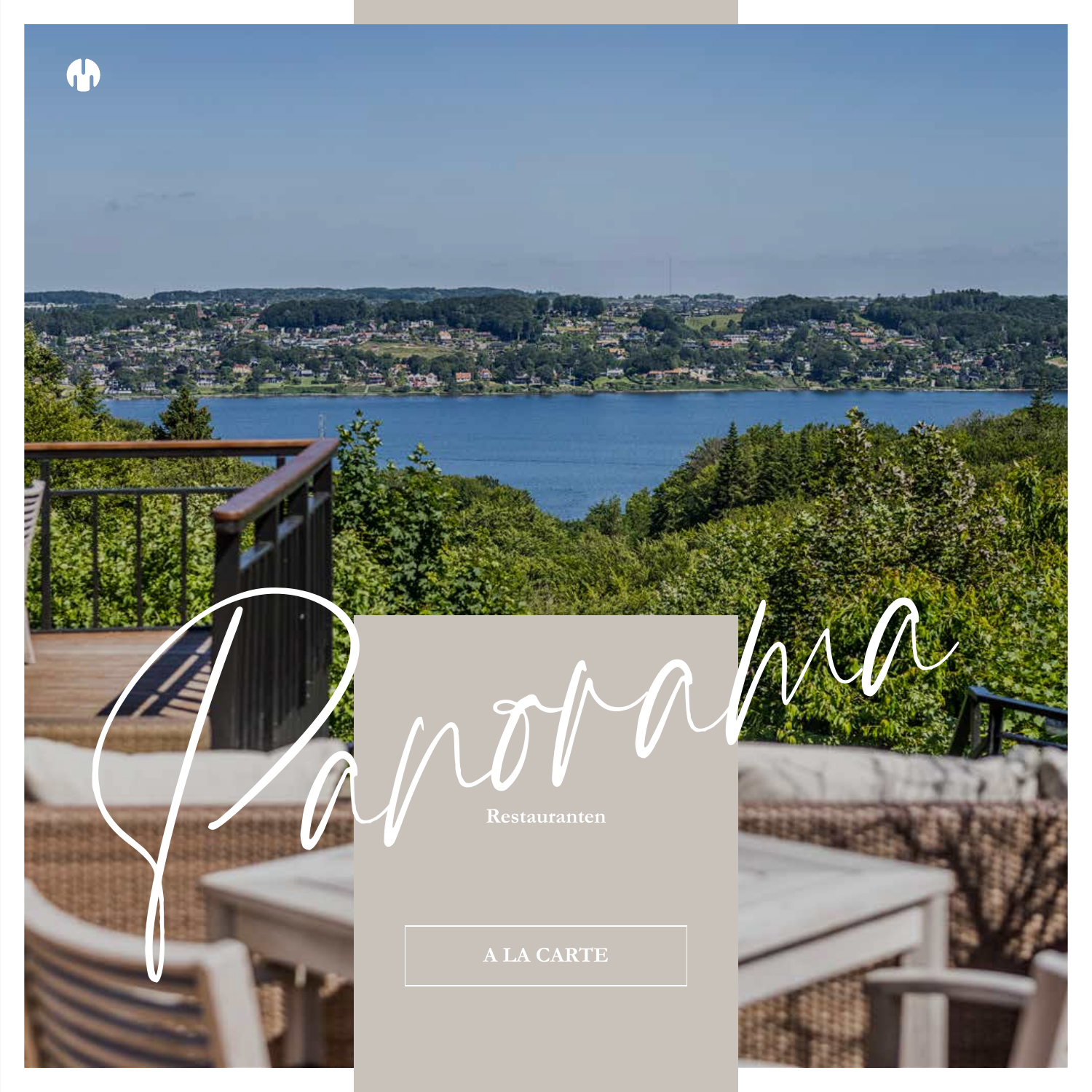*Klassikere/Classics*

# **Forretter | Starters**

**Dildgravet laksefilet med sennepsdressing og surdejsbrød** Dill Salt and Sugar Cured Salmon with Mustard Dressing and Sourdough Bread **178,- |€ 24**

**Cremet hummersuppe med rødtungeballotine og små urter** Creamy Lobster Soup with Lemon Sole Ballotine and Small Herbs **178,- |€ 24**



**Dampede hvide asparges med urteolie, sprød rug, crudité og urtesalat** Steamed White Asparagus with Herb Oil, Crispy Rye, Crudité, and Herb Salad **189,- |€ 28**

# **Hovedretter | Main Courses**

**Flamberet peberbøf med håndskårne pommes frites, pebersauce og "Cæsar" hjertesalat (min. 2 kuverter)** Pepper Beef Flambé with Hand-Cut French Fries, Pepper Sauce, and "Caesar" Romaine Lettuce (min. 2 persons) **368,- | € 51**

> **Oksemørbrad med hvidløgskartofler, hvidløgssmør og stegte grønsager (min. 2 kuverter)** Beef Tenderloin with Garlic Potatoes, Garlic Butter and Fried Vegetables (min. 2 persons) **378,- | € 53**

> > **Grillstegt Sashi-bøf med bearnaisesauce, håndskårne pommes frites og salat** Grilled Sashi-Beef with Bearnaise Sauce, Hand-Cut French Fries and Salad **368,- | € 51**

**Helstegt rødtunge med hvide kartofler og kaperssmør** Roast Lemon Sole with White Potatoes and Caper Butter **315,- | € 44**

**Vegetarian**

**Frisk pasta i cremet lys trøffelsauce med springløg, citron, asparges, crudité og urter** Fresh Pasta in Creamy Truffle Sauce with Spring Onion, Lemon, Asparagus, Crudité, and Herbs **249,- | € 35**

# **Ost & Dessert | Cheese & Dessert**

**Ostetallerken med danske oste, syltet tilbehør og hjemmebagt knækbrød** Plate of Danish Cheese, Pickled Garnish and Home-Made Crispbread **158,- | € 22**

**Munkebjerg islagkage med sprøde bunde og chokoladesauce** Munkebjerg Ice Cream Cake with Crispy Cake Bottoms and Chocolate Sauce **128,- | € 18**

#### **Syltede rabarber med kærnemælksiscreme, bagt hvid chokolade og marengs**

Pickled Rhubarbs with Buttermilk Ice Cream, Baked White Chocolate and Meringue **138,- | € 19**

**Fødevareallergi og -intolerance. Spørg os gerne til råds om indhold af allergener i vores menu.** Food allergy and food intolerance. Please ask us for advice about the content of allergens in our menus.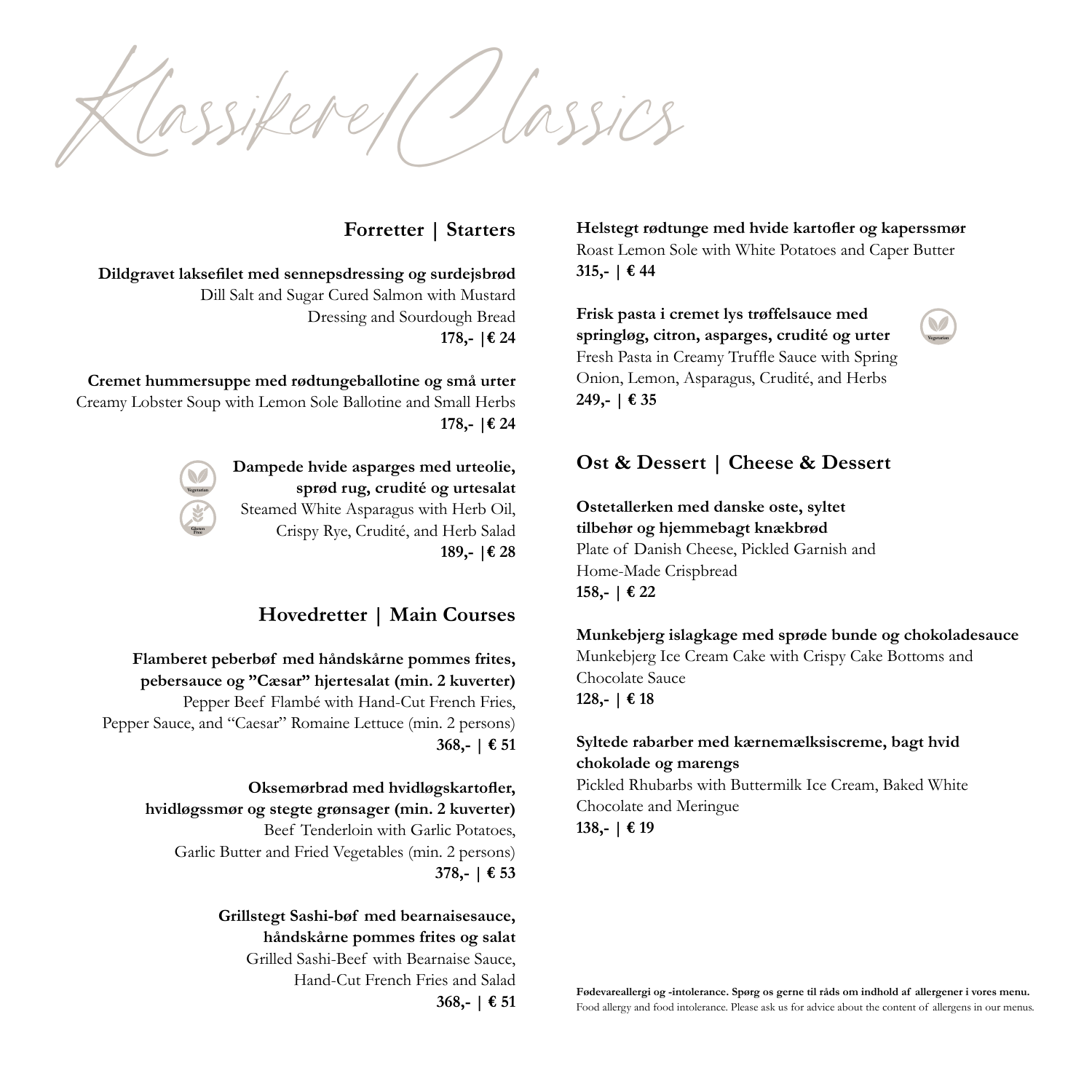*Munkebjerg menu*

# **Tillægsret | Additional Dish**

**Klassisk Blinis Demidoff med 30 g Baerii Caviar PRUNIER, fed cremefraiche, skalotteløg, purløg og citron** Classic Blinis Demidoff with 30 g Baerii Caviar PRUNIER, Sour Cream, Shallots, Chives and Lemon **495,- | € 69**

**Forret | Starter**

**Dampede hvide asparges og Rømø-rejer med luftig hollandaise, sprød rug og stenbiderrogn** Steamed White Asparagus with Rømø Prawns, Airy Hollandaise, Crispy Rye and Lumpfish Roe **189,- | € 26**

## **Mellemret | Side Dish**

**Syltede skorzonerrødder med rimmede kammuslinger, skilt æblesauce og puffet wonton** Pickled Scorzoneras with Salt-Cured Scallops, Split Apple Sauce, and Puffed Wonton **189,- | € 26**

| To retter   Two Courses kr. 325,- $\in$ 45                             |  |
|------------------------------------------------------------------------|--|
| Tre retter   Three Courses kr. 410,- $\in$ 57                          |  |
| Fire retter   Four Courses kr. 495,- $\in$ 69                          |  |
| Fem retter   Five Courses kr. 580,- $\vert \mathbf{\epsilon} \vert$ 81 |  |

## **Hovedret | Main Course**

**Farseret unghane med kartoffeltærte, karljohansauce, broccoli og asparges** Stuffed Cockerel with Potato Pie, Karljohan Sauce, Broccoli and Asparagus **249,- | € 35**

### **Ost & Dessert | Cheese & Dessert**

**5 slags Arla Unika med økologiske oliven, syltede nødder og tomatmarmelade** 5 Sorts of Arla Unika with Organic Olives, Pickled Nuts and Tomato Marmalade **158,- | € 22**

**Hvid chokolade med passionsfrugt og sorbet** White Chocolate with Passionfruit and Sorbet **128,- | € 18**

**Crémant d'Alsace 70,- | € 10 Apple 189,-**  $\vert$  € 26<br> **Apple 189,-**  $\vert$  € 26<br> **Apple 189,-**  $\vert$  € 26<br> **Crémant d'Alsace**<br> **Crémant d'Alsace**<br> **Crémant d'Alsace**<br> **Crémant d'Alsace**<br> **Crémant d'Alsace** 

**2004 Champagne Gardet 130,- | € 18**

**Vegetarian**